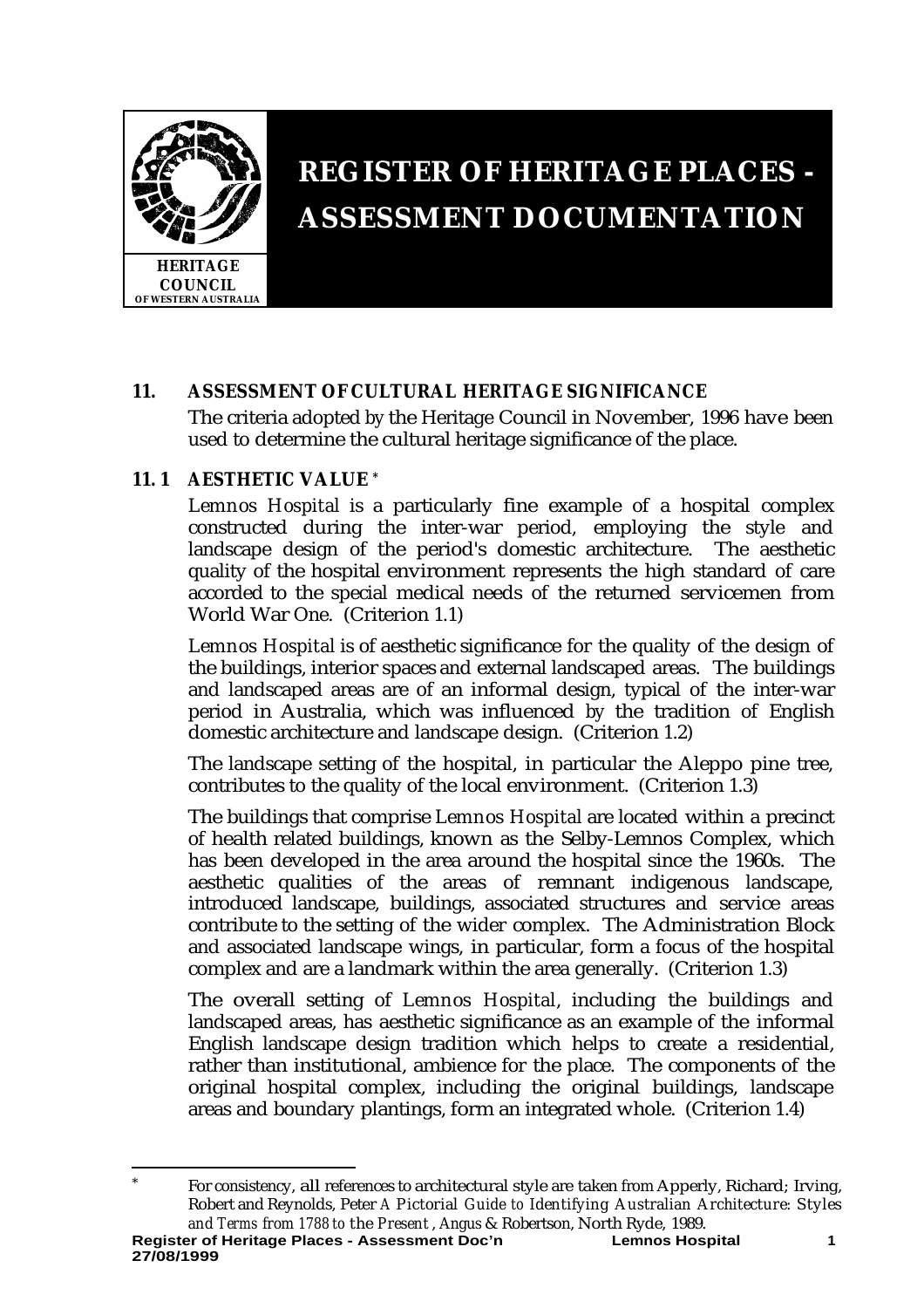# **11. 2. HISTORIC VALUE**

*Lemnos Hospital* illustrates the development of the treatment of mental health in Western Australia. The hospital is significant in the context of other mental institutions in the State, including Claremont Mental Hospital and Heathcote Hospital; the latter was built on similar lines to *Lemnos Hospital*. (Criterion 2.1)

*Lemnos Hospital* is highly significant as a mental hospital specifically built to service the needs of returned servicemen suffering from mental illness, shell shock, as a result of World War One - up until this time the men were treated in general hospitals or mental institutions. (Criterion 2.2)

*Lemnos Hospital* represents the policy of providing a high standard of accommodation for ex-servicemen. Site elements such as landscaped areas represent the nature of this care. (Criterion 2.2)

The Aleppo pine tree (*Pinus halepensis*), believed to have been grown from a seed from the trees on the island of Lemnos, is a reminder of the origins of the hospital and is a tribute to those who served during World War One. (Criterion 2.2)

*Lemnos Hospital* is of historic significance for its associations with those involved with the place since its inception in 1926. These include various health officials, hospital staff and patients. Members of the R.S.L. and the Board of Visitors of the hospital are of particular significance. (Criterion 2.3)

Individuals associated with the development of the hospital include Mr W.B. Hardwick, Chief Architect of the Public Works Department, Dr J.T. Anderson, Inspector General for the Insane at the time of the inception of the hospital, and Dr James Bentley, subsequent Inspector General for the Insane, who had served with the AIF and who was probably responsible for naming the hospital after the island in the Middle East which was used as an evacuation point for injured troops. (Criterion 2.3)

*Lemnos Hospital* is a particularly fine example of a hospital constructed during the inter-war period using the style and landscape design typical of domestic architecture of the period. (Criterion 2.4)

# **11. 3. SCIENTIFIC VALUE**

The remnant indigenous vegetation has some scientific significance as an example of pre-development vegetation of the site and its surrounding area. (Criterion 3.1)

*Lemnos Hospital* is of scientific significance for its representation of the latest approach to care for the mentally ill in Western Australia in the 1920s. (Criterion 3.2)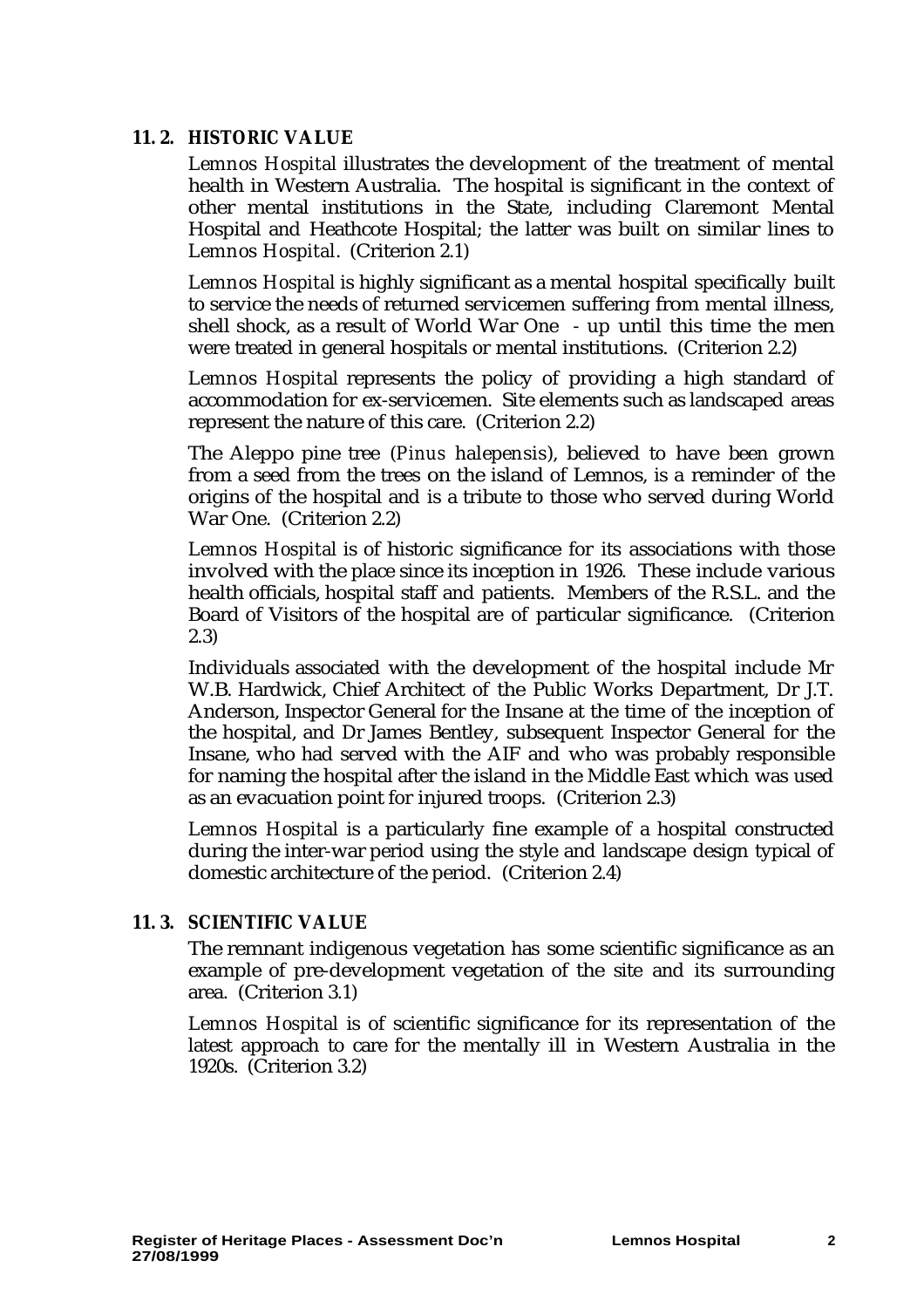# **11. 4. SOCIAL VALUE**

*Lemnos Hospital* is of social significance to members of the R.S.L. who have been associated with the establishment and development of the hospital. The hospital is a visual representation of their efforts in lobbying for a facility for returned servicemen suffering from mental illness. (Criterion 4.1)

*Lemnos Hospital* is highly valued by the patients and their families, hospital staff and members of the community who have been associated with the place throughout its history. (Criterion 4.1)

The Aleppo pine tree (*Pinus halepensis*), through its connection with places and events associated with World War One, is a poignant reminder of the origins and purpose of the hospital. The names of the various buildings that comprise *Lemnos Hospita*l also reflect the origins of the place. (Criterion 4.1)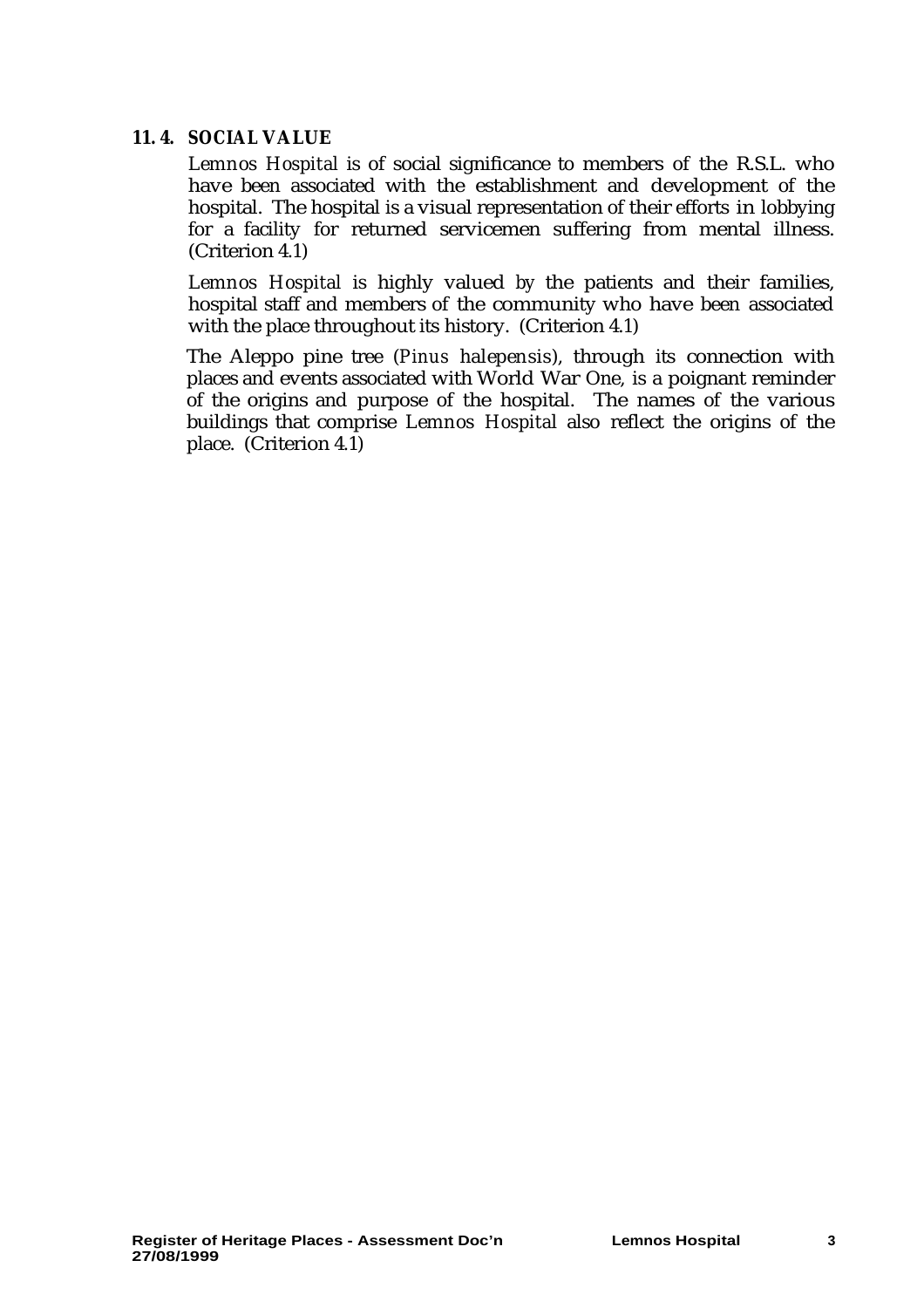# **12. DEGREE OF SIGNIFICANCE**

## **12. 1. RARITY**

*Lemnos Hospital* is a rare example of a hospital designed to care for exservicemen from World War One. It exhibits a very high quality of design in terms of buildings and landscaped areas and which remains relatively intact. (Criterion 5.1)

#### **12. 2 REPRESENTATIVENESS**

*Lemnos Hospital*, together with *Edward Millen Home* ('Hillview') in East Victoria Park, represents the development of State policy with regard to the provision of high standard mental health facilities for ex-servicemen. (Criterion 6.2)

#### **12. 3 CONDITION**

*Lemnos Hospital* is in good condition.

# **12. 4 INTEGRITY**

*Lemnos Hospital* has a high degree of integrity. In 1998, the original intention remains intact.

#### **12. 5 AUTHENTICITY**

*Lemnos Hospital* has a high degree of authenticity.